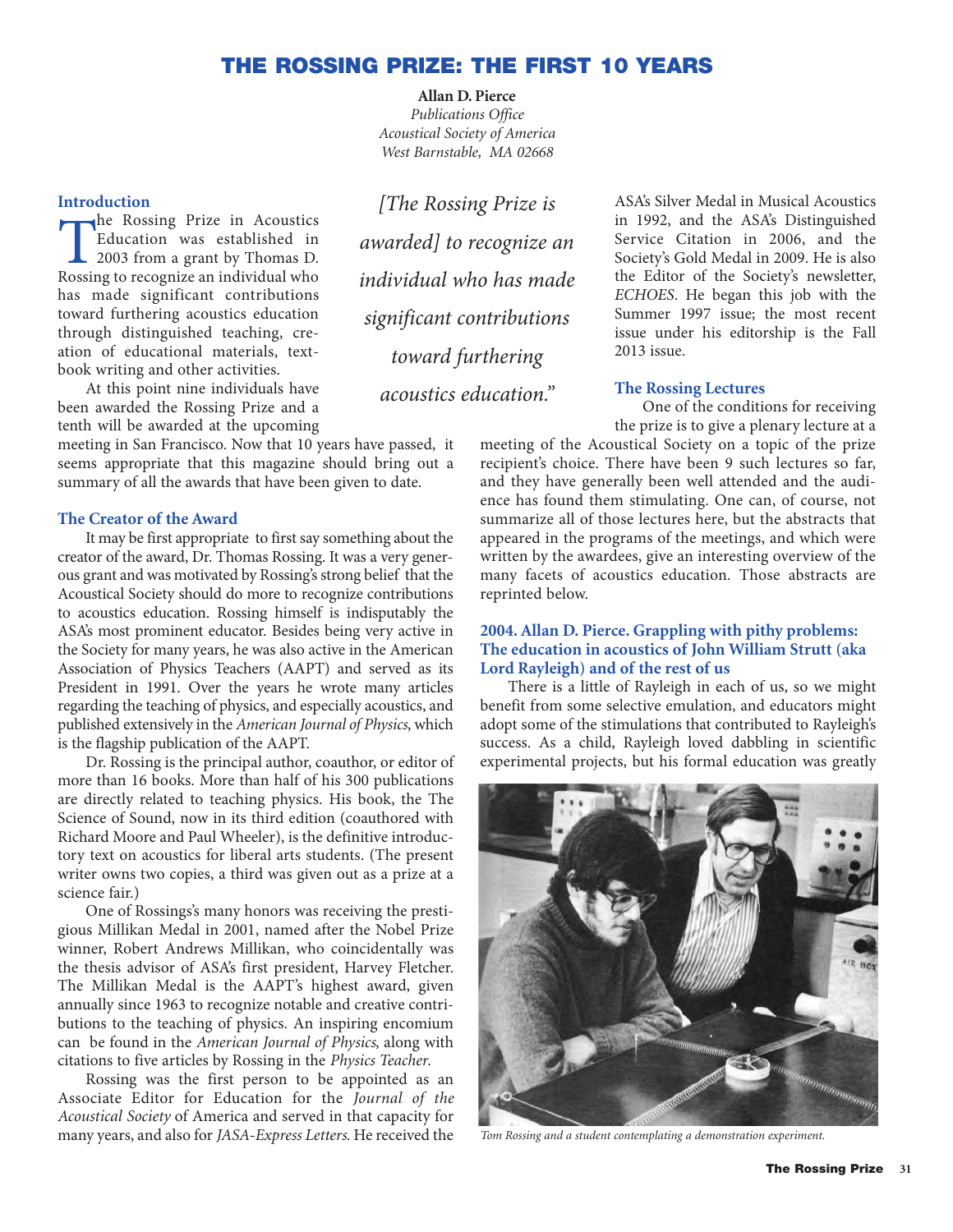influenced by the contemporary view that mathematics was a respectable alternative to the classics. When he entered Cambridge, he was ''decidedly less advanced in mathematical skills than the best of his contemporaries,'' but this situation changed, largely due to the stimulus of the Cambridge environment, to an intrinsically competitive nature, and to the influence of one of the greatest educators of all time— Edward John Routh. Rayleigh was coached to solve problems, and he excelled at this. After graduation, Rayleigh embarked on a program of self‐education and developed a strategy for combining his love of experimentation with his more recently acquired problem‐solving skills. Details of this self‐education are related. Extensive illustrations are given of problems such as might have been presented to Rayleigh as a student, such as he might have presented to students himself, and such as might to good purpose be presented to acoustics students of today.



## **2005. Katherine S. Harris. Speech neglect: A strange educational blind spot**

Speaking is universally acknowledged as an important human talent, yet as a topic of educated common knowledge, it is peculiarly neglected. Partly, this is a consequence of the relatively recent growth of research on speech perception, production,

and development, but also a function of the way that information is sliced up by undergraduate colleges. Although the basic acoustic mechanism of vowel production was known to Helmholtz, the ability to view speech production as a physiological event is evolving even now with such techniques as fMRI. Intensive research on speech perception emerged only in the early 1930s as Fletcher and the engineers at Bell Telephone Laboratories developed the transmission of speech over telephone lines. The study of speech development was revolutionized by the papers of Eimas and his colleagues on speech perception in infants in the 1970s. Dissemination of knowledge in these fields is the responsibility of no single academic discipline. It forms a center for two departments, Linguistics, and Speech and Hearing, but in the former, there is a heavy emphasis on other aspects of language than speech and, in the latter, a focus on clinical practice. For psychologists, it is a rather minor component of a very diverse assembly of topics. I focus on these three fields in proposing possible remedies.

## **2006. William J. Strong. Descriptive acoustics of music and speech**

A brief background is given of ''Descriptive Acoustics of Music and Speech," an introductory course taught at Brigham Young University for the past 40 years. Several conceptual and physical models used in the course are described. Some phe-



nomena observed in music and speech are explained in terms of the models. Diagrams, sound samples, and video clips are used to illustrate the phenomena and their explanation.



# **2007. David T. Blackstock. Songs my students sang to me**

Does the professor teach his/her students? Or do they teach the professor? While the answer to both questions is probably a qualified yes, in looking back, I see that what I know now is largely what they taught me. After a review of the research areas in which my stu-

dents and I have worked, a few examples are highlighted that show that what I had expected is not how things turned out.

# **2008. D. Murray Campbell. From the sublime to the scientific: What musicians and acousticians can learn from each other**

Many university music programs include an acoustics module, often taught by a physicist. At the University of Edinburgh, such a module has existed since the 1850s; taking over this course as a junior lecturer was my introduction to the



fascinating world of musical acoustics. It rapidly became clear that a meaningful communication between scientists and musicians required humility and willingness to learn from both sides. This lecture explores aspects of that mutual learning process, focusing on some controversial areas in which the reconciling of scientific and musical viewpoints has not always proceeded in a spirit of humility.



# **2009. James V. Sanders. Fundamental acoustics education and applications.**

Teaching acoustics at the graduate level to professional naval officers, who, after graduation, will go back to driving ships, submarines, and airplanes, as well as other professional naval disciplines, offers a unique challenge. The Naval Postgraduate School

has been the home for over 50 years of the textbook, *Fundamentals of Acoustics*, originally written by Lawrence Kinsler and Austin Frey and revised in later editions by Alan Coppens and James Sanders. Updating a textbook that is suitable for undergraduate and graduate students in a multitude of disciplines at civilian institutions and also suitable for use by naval officers interested in underwater acoustics continues to be most challenging. Solutions to these and other teaching responsibilities in these environments, including long distance learning, are discussed.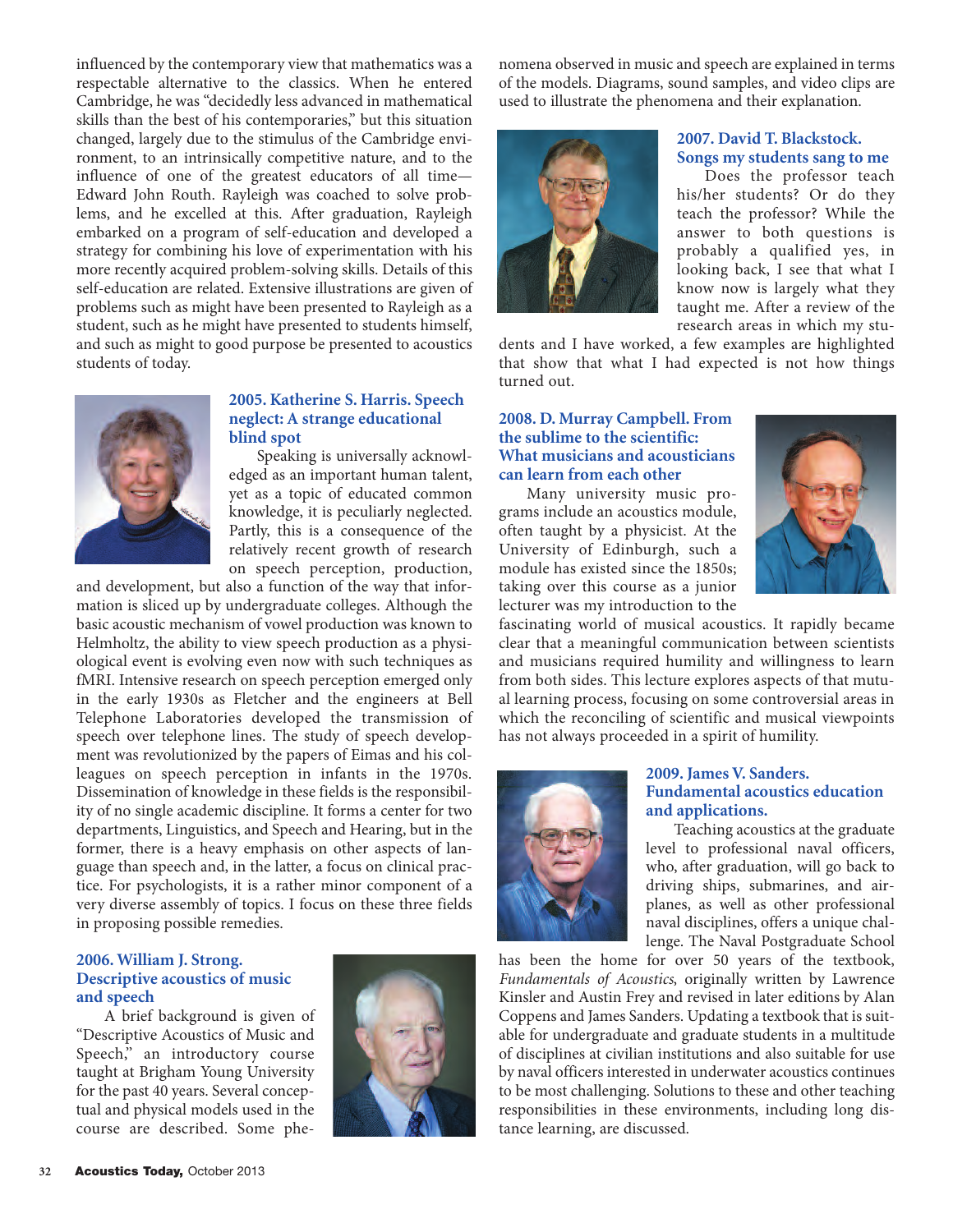

# **2010. Jerry H. Ginsberg. Can you fit authorship of textbooks into an academic career?**

It is commonly presumed at research‐oriented universities that faculty teach well, so achievements as a teacher are not esteemed equally to research accomplishments. Authorship of textbooks is likely to be considered a teaching activity,

and it seldom is valued at a level commensurate with the effort required to write a successful book. The consequence is that many faculty are reluctant to write books. This individual's experiences in writing textbooks on classical dynamics and vibrations are counter to these observations. Rather, the activity has been a bridge between teaching and research, with unique challenges and rewards. The author draws on his experiences to suggest a path by which others might augment their academic endeavors by writing textbooks.

# **2011Robert C. Coffeen. Using computer building modeling and auralization as teaching tools**

Acoustic building modeling in computer programs is very useful in the understanding of room acoustics for venues of various types by architecture and architectural engineering students. Models provide calculation of reverbera-

tion time using the Sabine and similar equations as interior materials are changed. Ray tracing can be used to understand the effect of disturbing sound reflections from interior surface shapes and locations. Being able to create impulse responses in a model allows the estimation of reverberation time using Schroeder integration. And, transferring impulse responses to a measurement and analysis program allows determination of early decay time as well as T10, T20, T30 and other sound decay cutoff times. In addition, more advanced students can determine Sound Transmission Class STI, Strength G, Inter-aural Cross Correlation Coefficient IACC, and other acoustic parameters. But, one of the most useful items that can be produced by model impulse responses is auralization. This allows students to hear a simulation of room sound as reverberation time and other acoustic parameters are changed. Examples of using one of the several modeling and analysis programs are presented.

# **2012. Joe Wolfe. Physclips: Multimedia, multi-level learning, and teaching resources**

Physclips provides multimedia resources to physics students and teachers at the levels of senior high school to introductory university. Completed volumes cover mechanics, waves and sound. Each chapter includes a rich multimedia lesson of about 10 minutes, including film clips, animations, sound files and images of key experiments and demonstrations. Contextually embedded links lead to html

pages providing broader and deeper support and, where needed, to tools such as calculus and vectors. The ongoing development of the interface reflects learner feedback and our own experience and research. The architecture and presentation of Physclips is largely consistent with evidence-based guidelines in the field of educational multime-



dia. Often, animations and labeling are superimposed on film clips to indicate abstract quantities, thus providing the novice with the insight of the expert's 'mind's eye'. The scrollbar is indexed with keywords and images to assist learners to find and to relocate conceptually discrete segments, which facilitates revision and reference usage. Together with extensive cross-linking, this allows students to construct individual learning pathways. Teachers download animations singly or in compressed folders for inclusion in lessons, blogs etc. Physclips is supported by Australia's Office of Learning and Teaching and the University of New South Wales.

# **TUNE INTO ZERO's SOUND SOLUTIONS**

ZERO is a world-wide leader in high-performance acoustical control for doors, windows and walls. Nobody does sound control better — we use advanced technology and testing to master the challenges of creating an effective barrier and preventing gaps in that barrier for the life of the assembly. Our systems are rated for use in sound studios and recording facilities, music halls, etc - up to 55 STC. Let us help you close the door on noise — contact us for a copy of our 20 page Sound Control brochure, and our 72 page Product Catalog, or visit our website.